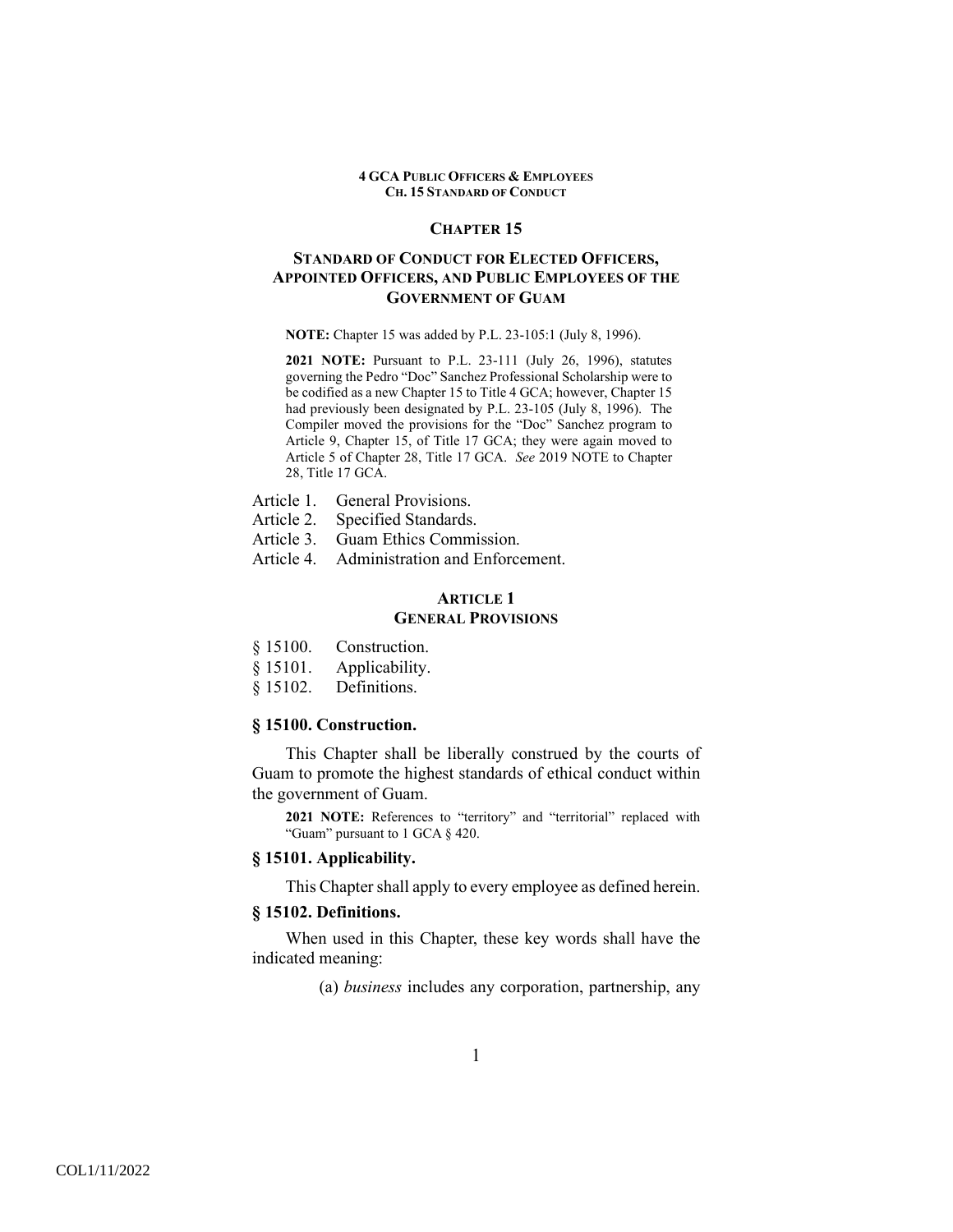sole proprietorship, any trust or foundation, or any other individual or organization carrying on any business whether or not operated for profit;

(b) *compensation* means any money, thing of value or economic benefit conferred on or received by any person subject to this Chapter, in return for services rendered or to be rendered by himself or another;

(c) *controlling interest* means any proprietary or ownership interest in a business or other undertaking;

(d) *employee* means any nominated, appointed, or elected officer or individual employed with a Guam agency as defined herein, including members of boards or commissions, and persons under personal services contracts;

(e) *employment* means any rendering of services for compensation;

(f) *financial interest* means an interest held by an individual, his *or* her spouse, natural, adopted, *or* dependent children, parents, parents-in-law, siblings, *or* siblings-in-law which is:

(1) an ownership interest in a business;

(2) a creditor interest in an insolvent business;

(3) an employment, *or* prospective employment for which negotiations have begun;

(4) an ownership interest in personal *or* real property;

(5) a loan *or* other debtor interest; *or*

(6) a directorship *or* officership in a business.

(g) *judicial officers* includes the Justices of the Supreme Court, whether full- or part-time, and Judges of the Superior Court, including Judges pro tem and referees;

(h) *legislator* means any duly elected members of the Guam Legislature;

(i) *official act* or *official action* means a decision,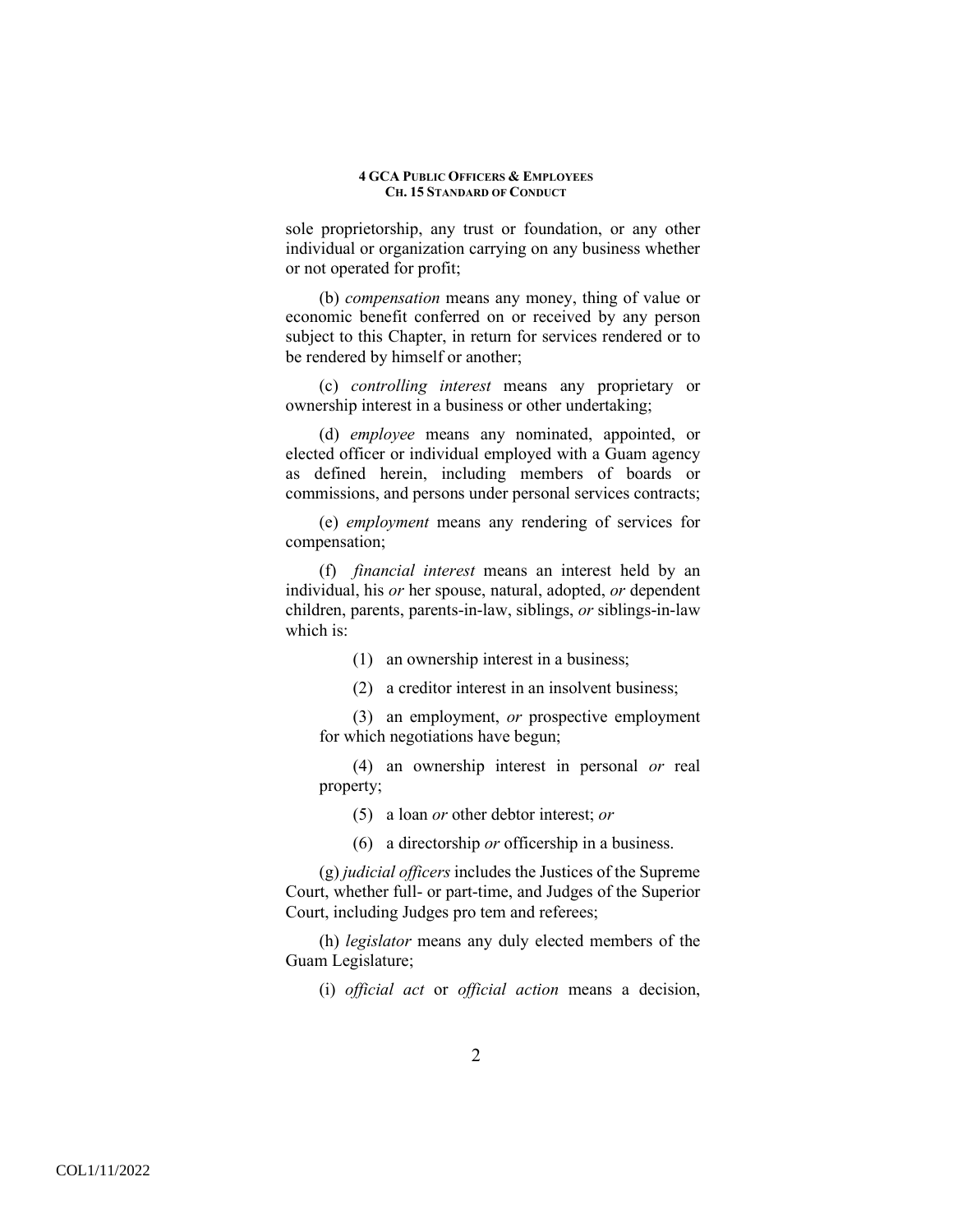recommendation, approval, disapproval, or other action, including inaction which involves the use of discretionary and non-discretionary authority;

(j) *official authority* includes administrative, judicial or legislative powers of decision, recommendation, approval, disapproval, or other discretionary or non-discretionary action; and

(k) *Guam agency* or *agency* shall mean every branch of government, public corporations, all government of Guam departments, bureaus, and line agencies, autonomous and semi-autonomous agencies, instrumentalities, entities or sub-entities thereof, the Mayor's Council, and Mayors' Offices.

**SOURCE:** Section 15102 added by P.L. 23-105:1 (July 8, 1996). Subsection (f) amended by P.L. 30-030:2 (June 16, 2009).

**2021 NOTE:** References to "territorial" replaced with "Guam" pursuant to 1 GCA § 420.

# **ARTICLE 2**

----------

# **SPECIFIED STANDARDS**

- § 15201. Gifts.
- § 15202. Reporting of Gifts.
- § 15203. Confidential Information.
- § 15204. Fair Treatment.
- § 15205. Conflicts of Interest.
- § 15206. Contracts.
- § 15207. Contracts Voidable.
- § 15208. Requirements of Disclosure.
- § 15209. Disclosure Files; Disposition.
- § 15210. Restrictions on Post Employment.
- § 15211. Violation.

# **§ 15201. Gifts.**

No employee shall solicit, accept, or receive, directly or indirectly, any gift valued singly or in the aggregate from a single source in excess of \$200, whether in the form of money, prize,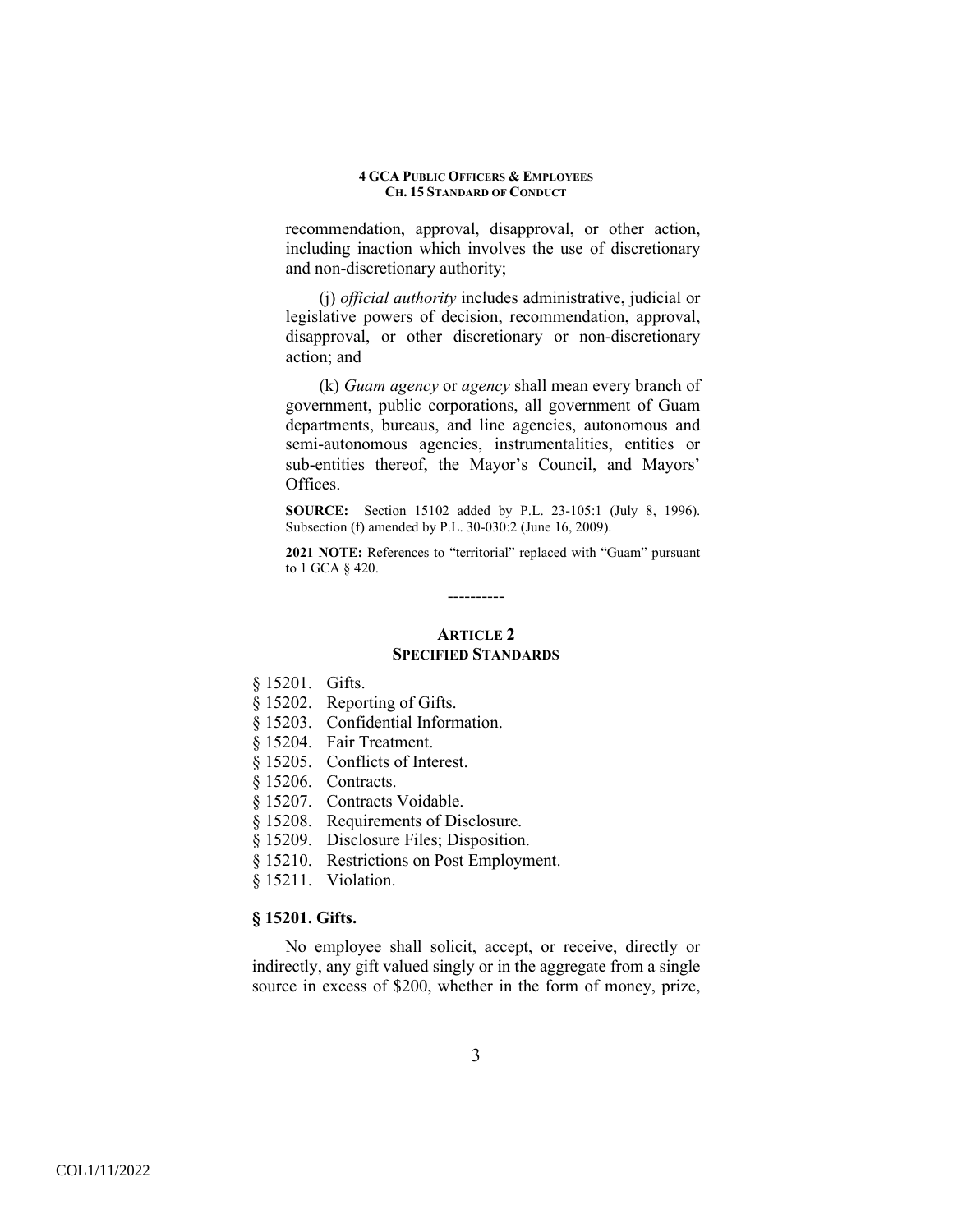service, loan, travel, entertainment, hospitality, thing or promise, or in any other form, when a reasonable person would infer that the gift is intended to influence the employee in the performance of that individual's official duties or is intended as a reward for any official action on that individual's part.

# **§ 15202. Reporting of Gifts**.

(a) Every employee shall file a gifts disclosure statement with the Guam Ethics Commission on June 30 of each year if all the following conditions are met:

(1) The employee, or spouse or dependent child of an employee, received directly or indirectly from any source any gift or gifts valued singly or in the aggregate from a single source in excess of \$200, whether the gift is in the form of money, services, goods, or in any other form;

(2) The source of the gift or gifts have interests that may be affected by the official action or lack of action by the employee; and

(3) The gift is not exempted by subsection (d) from reporting requirements under this section.

(b) The report shall cover the period from January 1 of the preceding calendar year through December 31 of the year of the report.

(c) The gifts disclosure statement shall contain the following information:

(1) A description of the gift;

(2) A good faith estimate of the value of the gift;

(3) The date the gift was received; and

(4) The name of the person, business entity, or organization from whom, or on behalf of whom, the gift was received.

(d) Excluded from the reporting requirements of this section are the following:

(1) Gifts received by will or intestate succession;

(2) Gifts received by way of distribution of any inter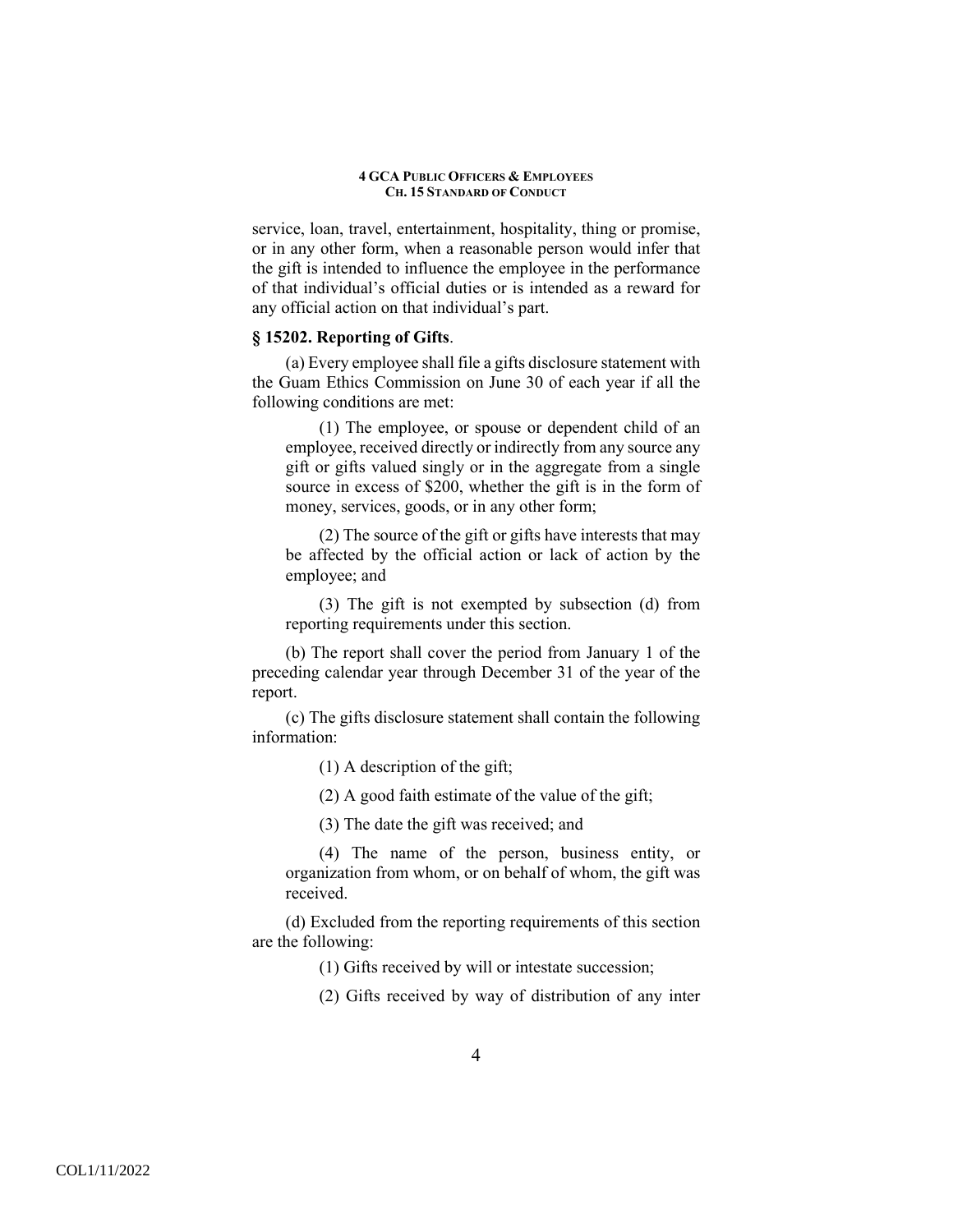vivos or testamentary trust established by a spouse or ancestor;

(3) Gifts from a spouse, fiancé, fiancée, any relative within three degrees of consanguinity or the spouse, fiancé, or fiancée of such a relative. A gift from any such person is a reportable gift if the person is acting as an agent or intermediary for any person not covered by this paragraph;

(4) Political campaign contributions that comply with Guam law. This section shall not exempt the recipient of campaign contributions from the reporting requirements of the Election Code.

(5) Anything available to or distributed to the public generally without regard to the official status of the recipient;

(6) Gifts that within thirty days after receipt, are returned to the giver or delivered to a public body or to a bona fide educational or charitable organization without the donation being claimed as a charitable contribution for tax purposes; and

(7) Exchange of approximately equal value on holidays, birthday, or special occasions.

(e) Failure of an employee to file a gifts disclosure statement as required by this section shall be a violation of this chapter.

**2021 NOTE:** References to "territorial" replaced with "Guam" pursuant to 1 GCA § 420.

## **§ 15203. Confidential Information.**

No employee shall disclose information which is considered a private document by existing law, and which the employee acquires in the course of official duties, or use the information for personal gain or for the benefit of someone else.

## **§ 15204. Fair Treatment.**

No employee shall use or attempt to use an official position to secure or grant unwarranted privileges, exemptions, advantages, contracts, or treatment, for himself or herself, a spouse, children, or others, including but not limited to the following: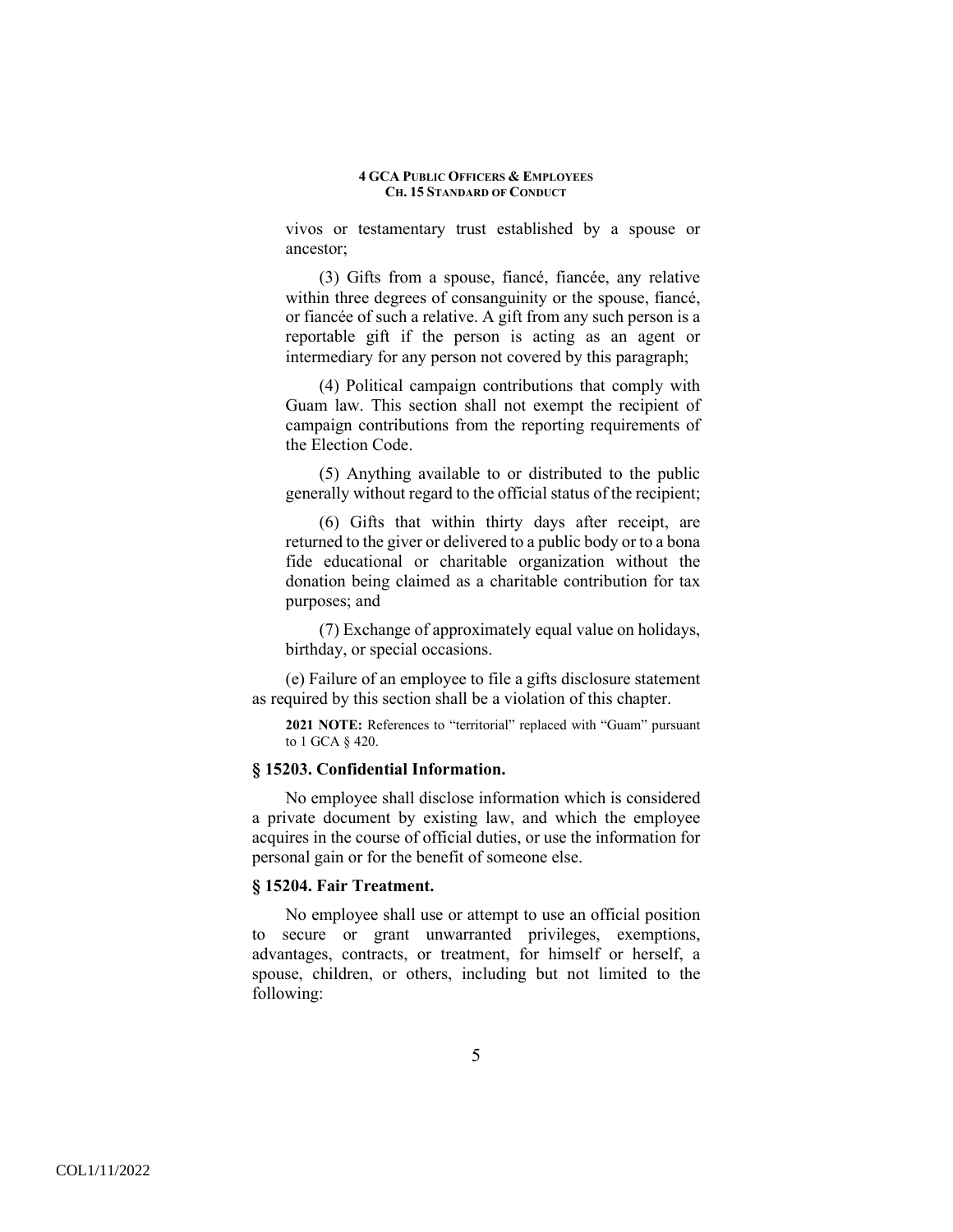(a) seeking other employment or contract for services by the use or attempted use of the individual's office or position;

(b) accepting, receiving, or soliciting compensation for the performance of official duties or responsibilities except as provided by law;

(c) using government time, equipment, or other facilities for private business purposes;

(d) soliciting, selling, or otherwise engaging in a financial transaction with a subordinate or a person or business whom the employee inspects or supervises in official capacity.

(e) Nothing herein shall be construed to prohibit a legislator from introducing bills and resolutions, serving on committees or making statements or taking action in the exercise of legislative functions. Every legislator shall file with the Guam Ethics Commission a full and complete public disclosure of the nature and extent of the legislator's interest on any legislative transaction which primarily affects only the legislator or legislators involved or their spouses and not the community as a whole or a segment thereof. Disclosure must be made at time of introduction of such legislation, or when the legislator shall first have knowledge of such legislation.

# **§ 15205. Conflicts of Interest.**

(a) No employee shall take any official action directly affecting:

(1) business or other undertaking in which the employee has a financial interest; or

(2) private undertaking in which the employee is engaged as legal counsel, advisor, consultant, representative, or other agency capacity.

A department head who is unable to be disqualified on any matter described in item (1) or (2) of this Subsection may be in violation of this Subsection even if the individual has complied with the disclosure requirements of § 15208; and a person whose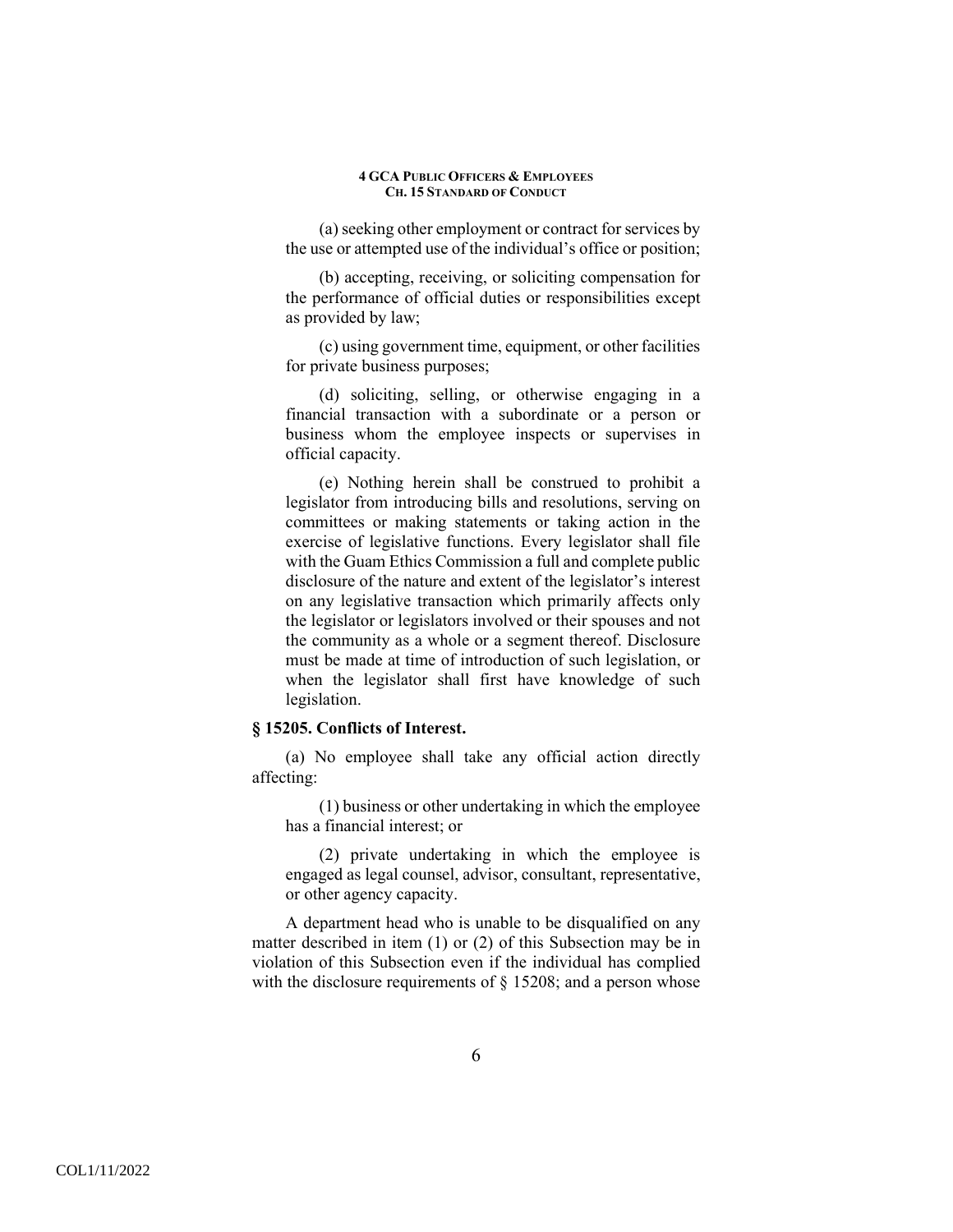position on a board, commission or committee is mandated by statute, resolution or executive order to have particular qualifications shall only be prohibited from taking official action that directly and specifically affects a business or undertaking in which such person has a financial interest; provided that the financial interest is related to the member's particular qualifications.

(b) No employee shall acquire financial interests in any business or other undertaking which the employee has reason to believe may be directly involved in official action to be taken by the employee.

(c) No employee shall assist any person or business or act in a representative capacity before any territorial agency for any compensation in any transaction involving Guam.

(d) No employee shall assist any person or business or act in a representative capacity for a fee or other compensation to secure passage of a bill or to obtain a contract, claim, or other transaction or proposal in which the employee has participated or will participate as an employee, nor shall the employee assist any person, or business, or act in a representative capacity for a fee or other compensation on such bill, contract, claim, or other transaction or proposal before the Legislature or Guam agency of which the individual is an employee.

(e) No employee shall assist any person or business or act in a representative capacity before a Guam agency for a fee or other compensation, on any bill, contract, claim, or other transaction or proposal involving official action by the agency if the employee has official authority over that agency unless such employee has complied with the disclosure requirements of § 15208.

(f) Nothing herein shall preclude an employee from having outside business interests or employment so long as such interests or employment do not interfere with performance of official duties and is not otherwise in direct conflict with this Chapter.

(g) All employees, as defined in this Section, who know, *or* with reasonable investigation should know, that the employee has a financial interest in any decision pending before that employee *or* the agency of which the employee is a member *shall not* vote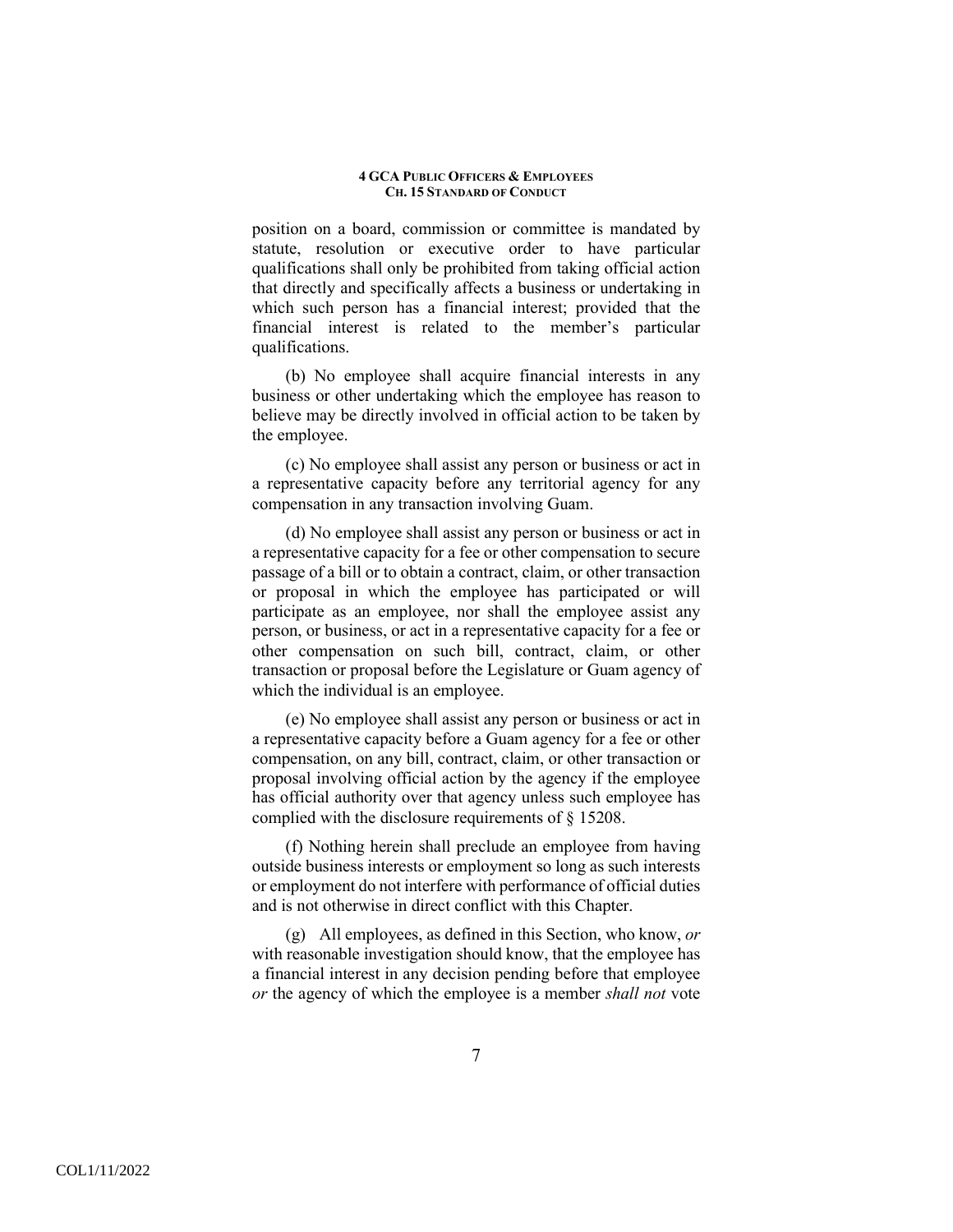for or against, discuss, decide, in any way participate in considering the matter, *or* seek to influence the votes *or* decisions of others on such matter.

*Prior* to any determination of the matter, the employee *shall* verbally disclose at the meeting, *if* any, the nature of such interest, and *shall* have such disclosure placed in the official records of the agency. Should an employee be absent from that meeting *or* a portion of that meeting, the employee is required to verbally disclose the nature of the conflict at the next attended meeting and said disclosure *shall* be placed in the official records of the agency. Further, the employee must complete a Disclosure of Conflicts of Interest form with the Guam Election Commission within three (3) working days upon the employee's recognition of said conflict.

(h) A legislator who casts a vote with respect to any bill on the floor of the Guam Legislature in which the legislator has a financial interest shall prepare a written statement that identifies the bill, the legislator's vote and the nature of the legislator's financial interest. The legislator shall file the statement with the Office of the Speaker and a copy immediately provided to the Clerk of *I Liheslaturan Guåhan* prior to voting. The statement shall be posted on *I Liheslaturan Guåhan's* website.

(i) The Guam Election Commission shall be the main repository for the Disclosure of Conflicts of Interest forms and shall create such form to be distributed to all departments, agencies, boards and commissions. Such form shall include, but not be limited to, the name of the employee, the entity represented, and a statement of disclosure describing the matter or decision pending before the employee, and the nature and description of the conflict.

**SOURCE:** Section 15205 added by P.L. 23-105:1 (July 8, 1996). Subsections (g), (h), and (i) added by P.L. 30-030:3 (June 16, 2009).

**2021 NOTE:** References to "Territory" and "territorial" replaced with "Guam" pursuant to 1 GCA § 420.

# **§ 15206. Contracts.**

(a) A Guam agency shall not enter into any contract with an employee or with a business in which an employee has a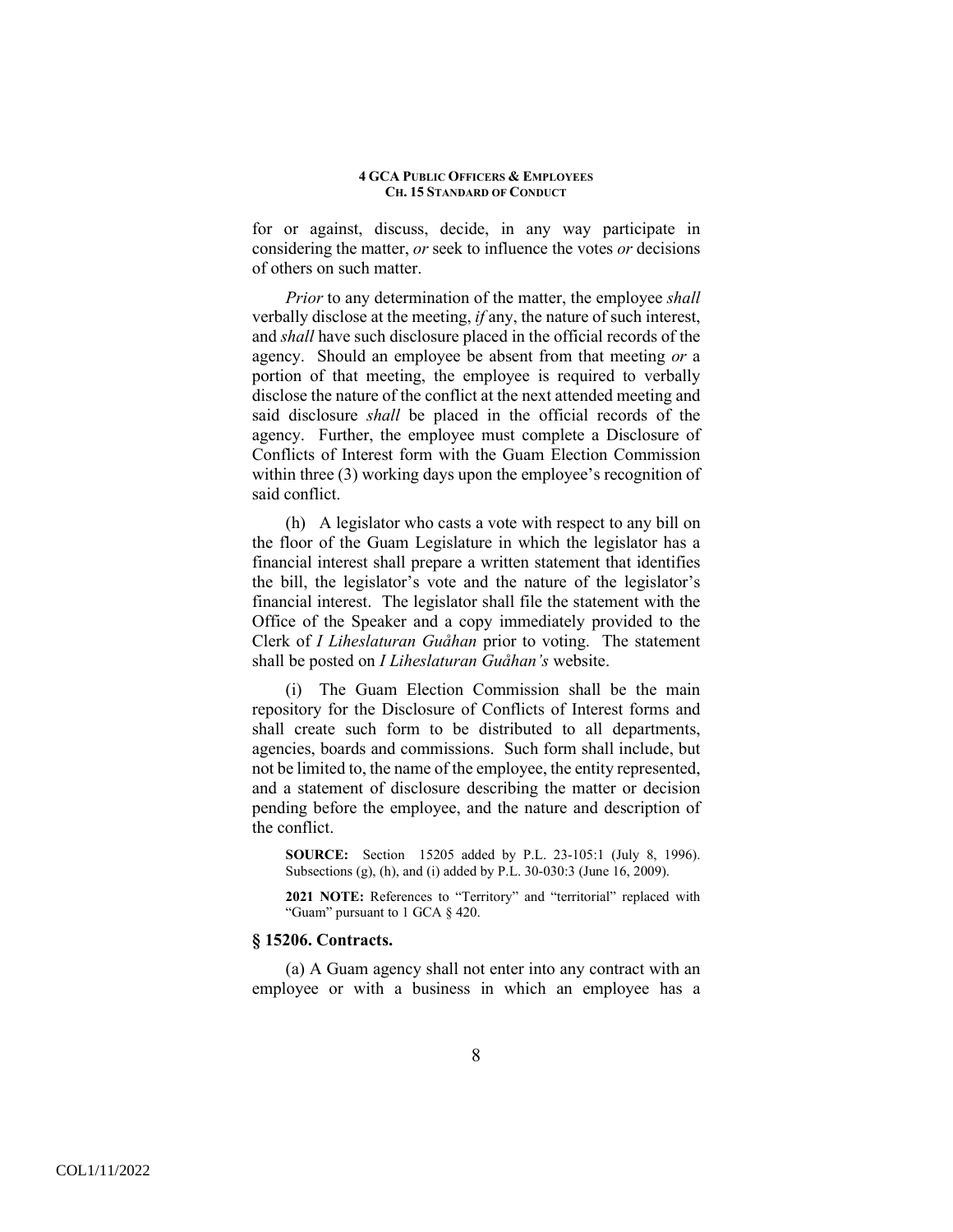controlling interest, unless the contract has been awarded through an open, public process. A Guam agency may, however, enter into such contract without resort to competitive bidding process when, in the opinion of the General Services Agency or the procurement officer of that branch of government, the property or services does not fall within the purview of competitive bidding; provided that written justification for the non-competitive award of such contract be made a matter of public record and shall be filed with the Guam Ethics Commission at least ten (10) days before such contract is entered into.

With regards to members of boards, commissions, and committees, this Subsection shall apply only to contracts entered into between a business in which a member has a controlling interest and a Guam agency in which the board, commission, or committee to which the individual is appointed has jurisdiction.

 (b) A Guam agency shall not enter into a contract with any person or business which is represented or assisted in a material manner in the matter by a person who has been an employee of that agency within the preceding twelve (12) months and who participated while in territorial office or employment in a material manner in the matter with which the contract is directly concerned.

**2021 NOTE:** References to "territorial" replaced with "Guam" pursuant to 1 GCA § 420.

# **§ 15207. Contracts Voidable.**

 In addition to any other penalty provided by law, any contract entered into by the Guam in violation of this Chapter, is voidable by the Guam; provided that in any act to void a contract pursuant to this Section, the interests of third parties who may be damaged thereby, shall be taken into account, and the action to void the transaction is initiated within ninety (90) days after the determination of a violation under this Chapter. The Attorney General shall have the authority to enforce this provision.

**2021 NOTE:** References to "Territory" replaced with "Guam" pursuant to 1 GCA § 420.

# **§ 15208. Requirements of Disclosure.**

(a) All financial disclosure reports required to be filed with the Guam Election Commission pursuant to Chapter 13 of Title 4,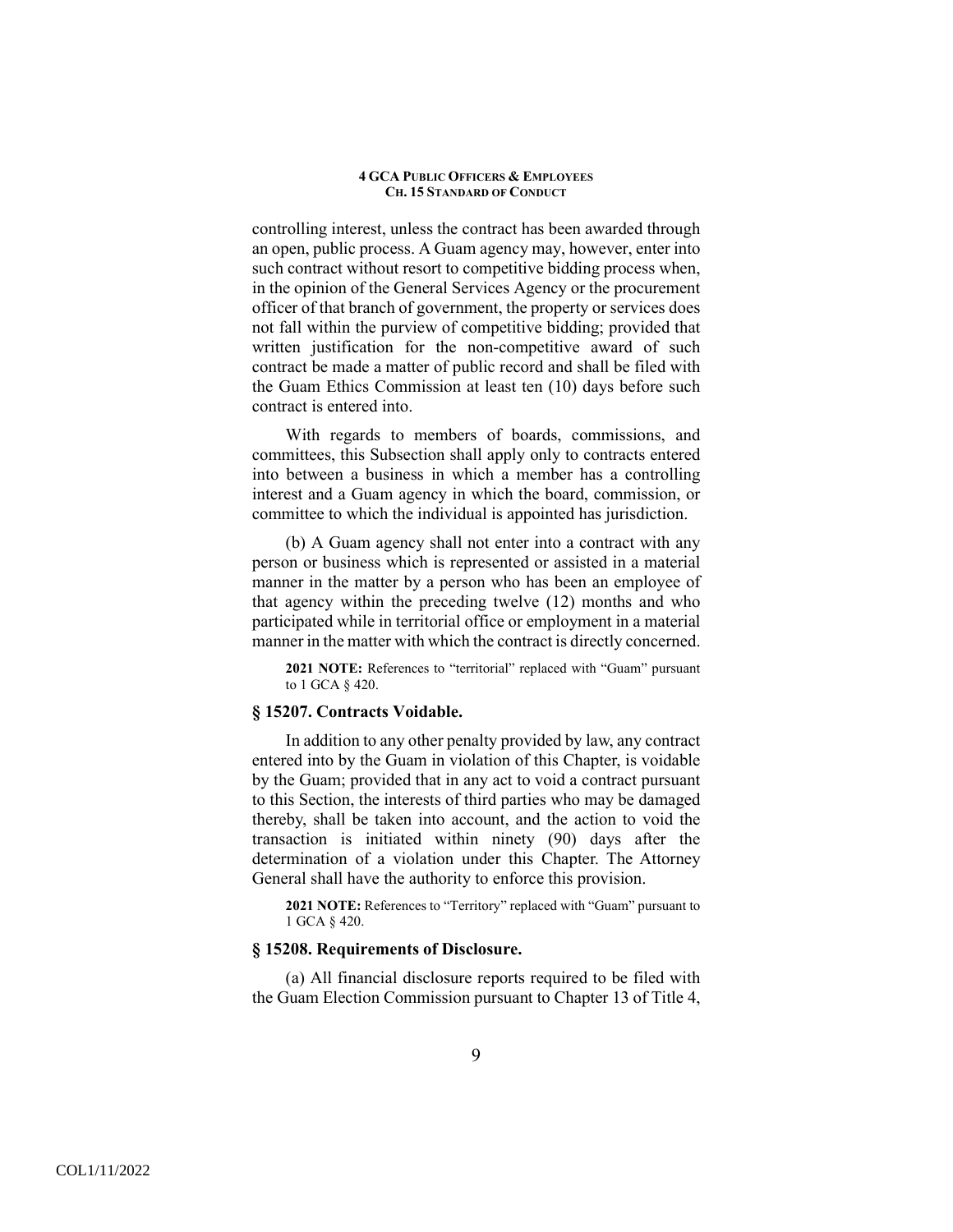Guam Code Annotated, shall be reported to the Guam Ethics Commission within three working days of filing with the Guam Election Commission.

(b) The Guam Election Commission shall require additional information on its financial disclosure reports, as may be requested by the Ethics Commission in accordance with this Section, and the Ethics Commission may request such information directly of the employee if it is not forthcoming from the Election Commission.

(c) Failure of an employee to file a disclosure of financial interests as required by this Chapter shall be a violation of this Chapter.

# **§ 15209. Disclosure Files; Disposition.**

(a) All financial disclosure statements filed by an employee shall be maintained by the Guam Ethics Commission during the term of office of the employee, and for a period of three years thereafter. Upon the expiration of the three-year period, the financial disclosure statement and all copies thereof shall be destroyed.

(b) Nothing herein shall bar the Guam Ethics Commission from retaining a financial disclosure statement or copy of a financial disclosure statement that has become part of a charge case or advisory opinion request, or is part of an ongoing investigation.

# **§ 15210. Restrictions on Post Employment.**

(a) No former employee shall disclose any information which by law is not available to the public and which the employee acquired in the course of official duties or use the information for personal gain or the benefit of anyone.

(b) No former employee shall, within twelve (12) months after termination from employment, assist any person or business, or act in a representative capacity for a fee or other consideration, on matters involving official action by the particular territorial agency with which the employee had actually served.

(c) This Section shall prohibit any agency from contracting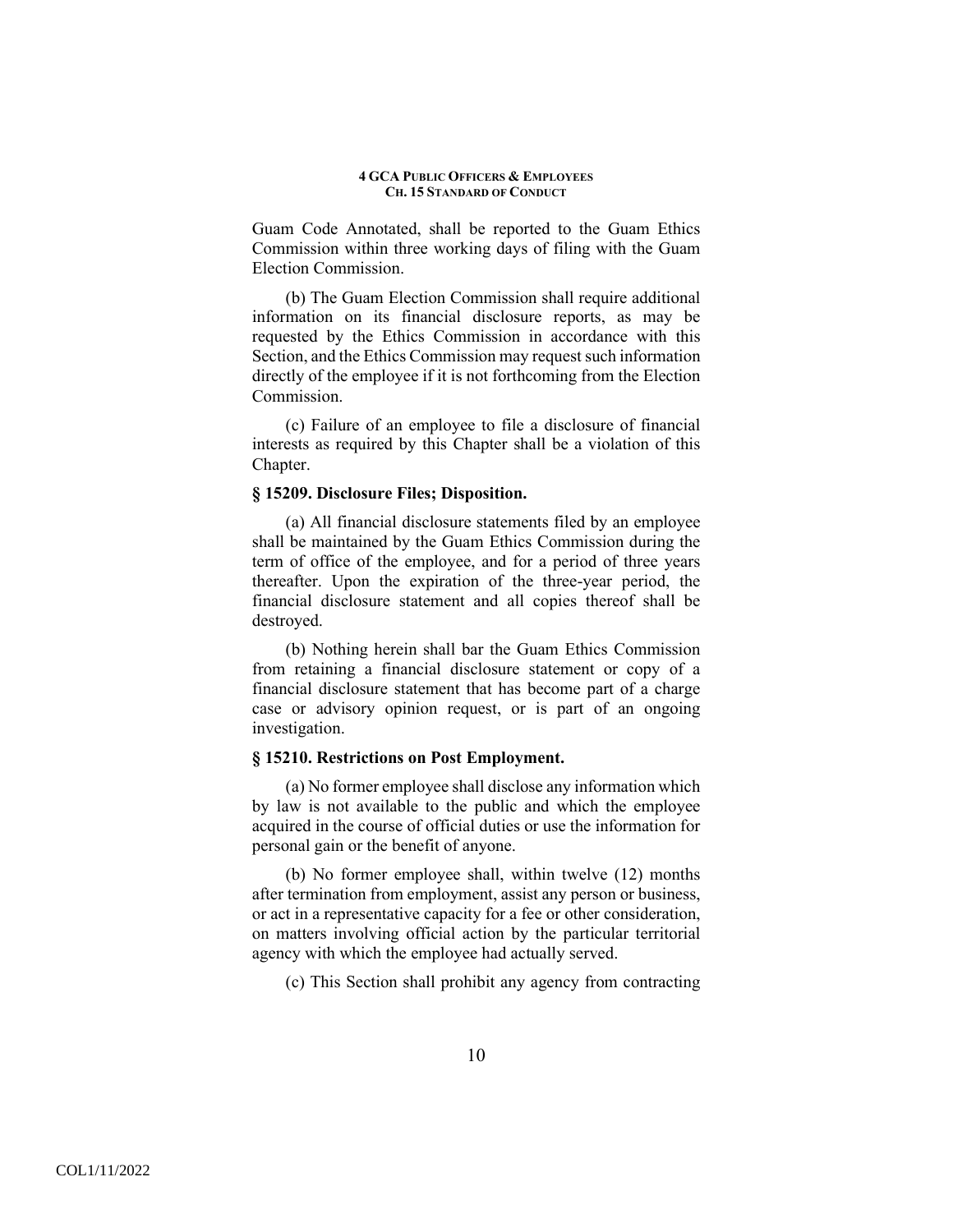with a former employee to act on a matter on behalf of the Territory within the period of limitations stated herein, unless exempted by law.

**2021 NOTE:** References to "Territory" and "territorial" replaced with "Guam" pursuant to 1 GCA § 420.

## **§ 15211. Violation.**

(a) Any Guam action obtained in violation of this chapter for employees is voidable in the same manner as voidable contracts as provided for under § 15207; and Guam, by the Attorney General, may pursue all legal and equitable remedies available to it.

(b) Guam, by the Attorney General, may recover any fee, compensation, gift, or profit received by such person as a result of a violation of these standards by an employee or former employee. Action to recover under the Subsection (b) shall be brought within two (2) years of such violation under this Chapter.

**2021 NOTE:** References to "Territory" and "territorial" replaced with "Guam" pursuant to 1 GCA § 420.

## **ARTICLE 3**

----------

## **GUAM ETHICS COMMISSION**

## **§ 15301. Guam Ethics Commission Established; Composition.**

(a) There shall be within the government of Guam, an autonomous and independent commission to be known as the 'Guam Ethics Commission.' The Commission shall consist of seven (7) members to be appointed by *I Magaʹhåga*. Each appointee shall be a United States citizen and a bona fide resident of Guam. No person who has ever been convicted of a felony shall be eligible to serve on the Commission. Members of the Commission shall not be an employee, as defined herein, or have any member of their immediate family employed by the government of Guam. All appointments to the Guam Ethics Commission shall be confirmed by *I Liheslatura*.

(b) The Chair of the Commission shall be elected by the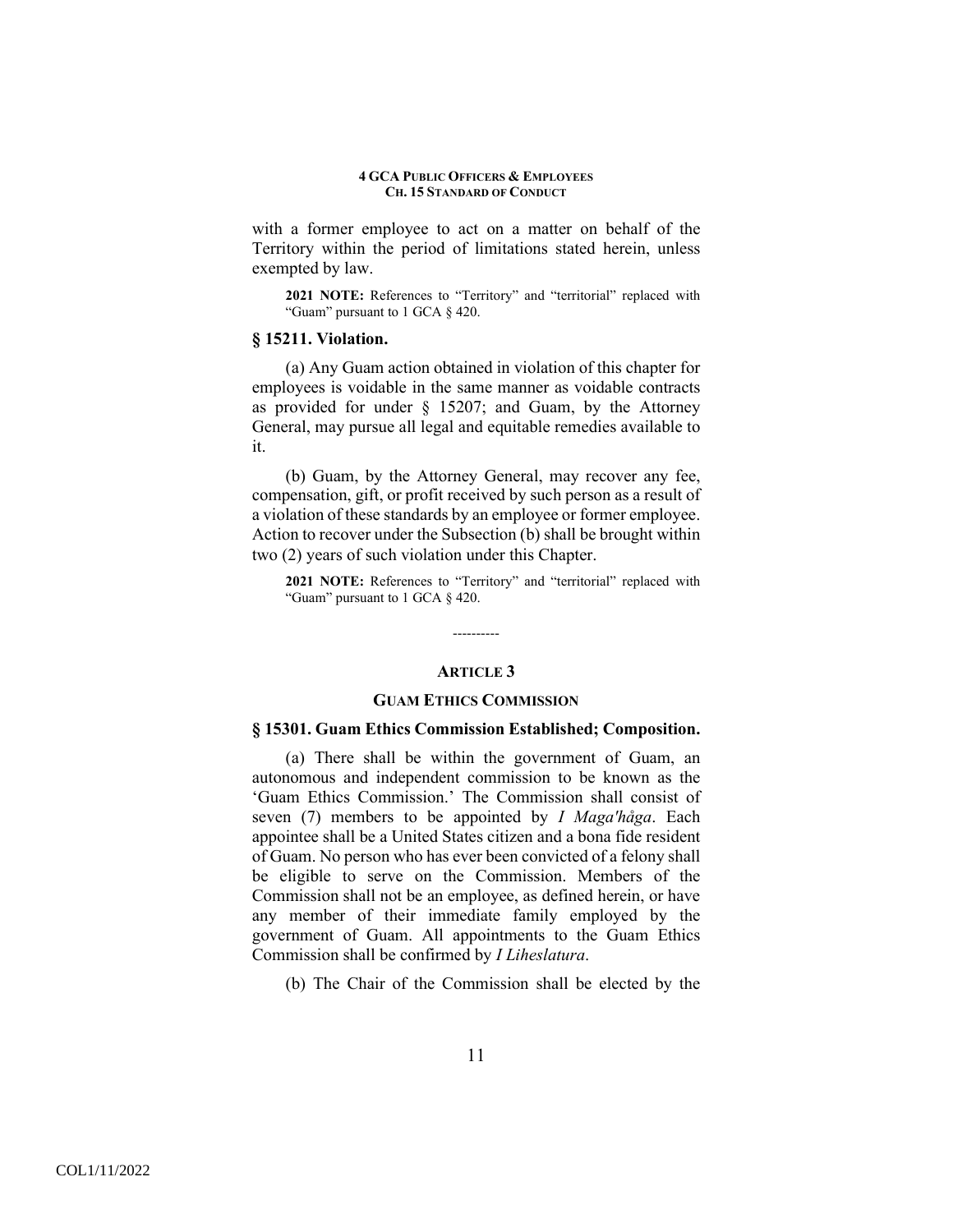majority of the Commission. The term of office of each member shall be for four (4) years, provided that of the original members, two (2) shall hold office for two (2) years, two (2) shall hold office for three (3) years, and one (1) shall hold office for four (4) years. The determination of these members' length of office shall be by lot drawn by the members at their initial meeting. No person shall be appointed consecutively to more than two (2) terms as a member of the Commission.

(c) Members shall serve without compensation, except that they shall receive a stipend of Fifty Dollars (\$50.00) per meeting not to exceed four (4) meetings per calendar month, and shall be compensated for all normal expenses of travel, and for the cost of meals while in session.

(d) Vacancies shall be filled for the remainder of the unexpired term in the same manner as the original appointments. *I Magaʹhåga* may remove or suspend any member of the Commission for cause, upon the filing of a written finding with the Commission and upon service of a copy of the written findings on the member removed or suspended.

**SOURCE**: Amended by P.L. 27-141:3. Amended by P.L. 36-028:2 (June 11, 2021).

**2021 NOTE:** Subsection designations added pursuant to authority granted by 1 GCA § 1606.

> **ARTICLE 4 ADMINISTRATION AND ENFORCEMENT**

----------

- § 15401. Duties of Commission; Complaint, Hearing, Determination.
- § 15402. Filing of False Charges.
- § 15403. Procedure.
- § 15404. Disciplinary Action for Violation.
- § 15405. Cooperation.
- § 15406. Concurrent Jurisdiction.
- § 15407. Executive Director and Guam Ethics Commission Staff.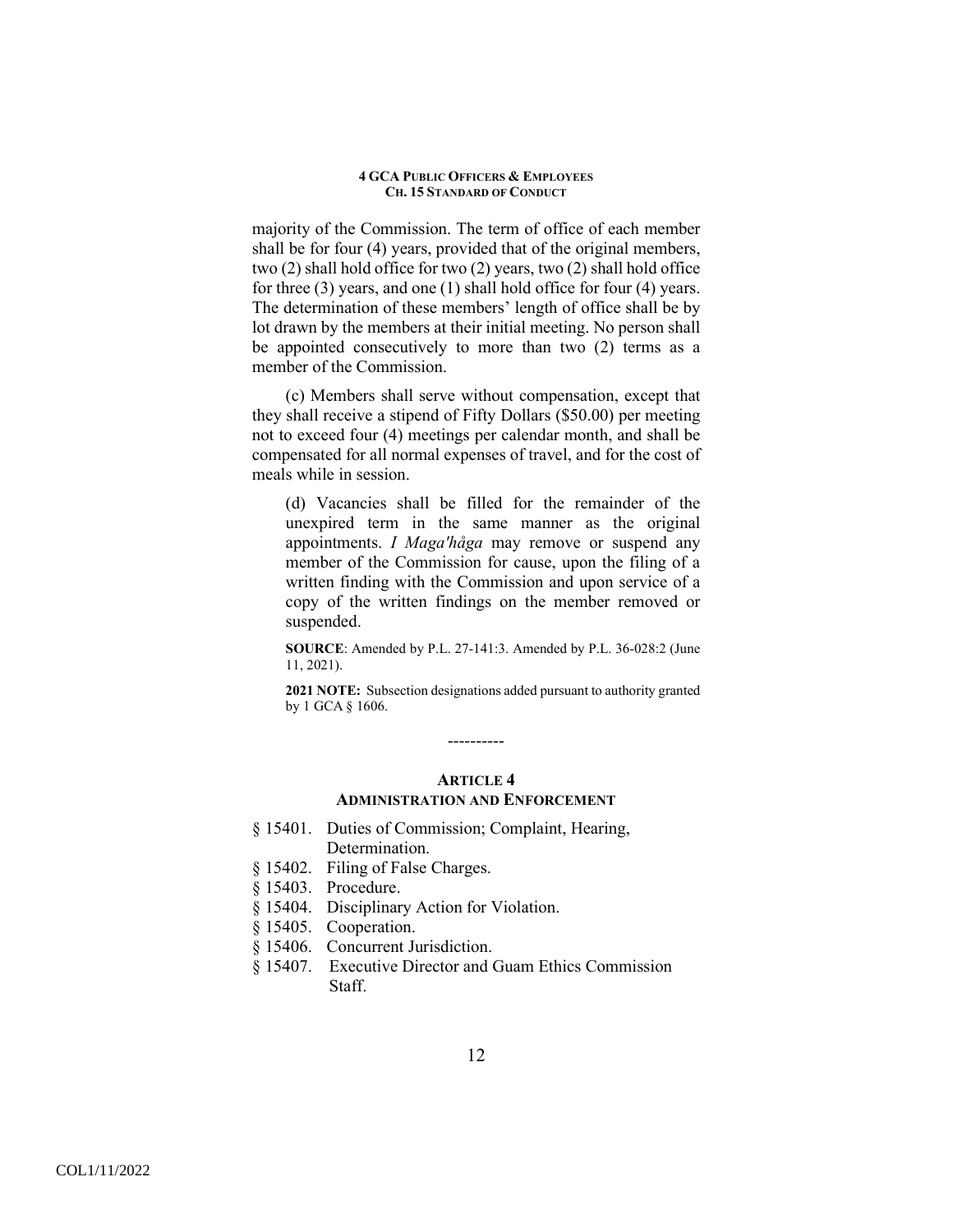- § 15408. Prohibition From Political Activity.
- § 15409. Applicability of Ethics in Government Program.
- § 15410. Ethics in Government Program Guidelines.
- § 15411. Judicial Branch.
- § 15412. Repeal.
- § 15413. Severability.

# **§ 15401. Duties of Commission; Complaint, Hearing, Determination.**

(a) The Commission shall have the following powers and duties:

(1) It shall prescribe a form for the financial disclosures required by § 15208 and shall establish an orderly procedure for implementing the requirements of that Section.

(2) It shall render advisory opinions upon the request of any employee or former employee as to whether the facts and circumstances of a particular case constitutes or will constitute a violation of the code of ethics. The opinion rendered, until amended or revoked, shall be binding on the Commission in any subsequent charges concerning the employee or former employee who sought the opinion and acted in reliance on it in good faith, unless material facts were omitted or misstated by the employee or former employee in the request for an advisory opinion.

(3) It shall initiate, receive and consider charges concerning alleged violations of this Chapter, initiate or make investigations, and hold hearings.

(4) It may subpoena witnesses, administer oaths, and take testimony relating to matters before the Commission and require the production for examination of any books, papers or electronic records relative to any matter under investigation or in question before the Commission. Before the Commission shall exercise any of the powers authorized herein with respect to any investigation or hearings, it shall by formal resolution, supported by a vote of five or more members of the Commission, define the nature and scope of its inquiry.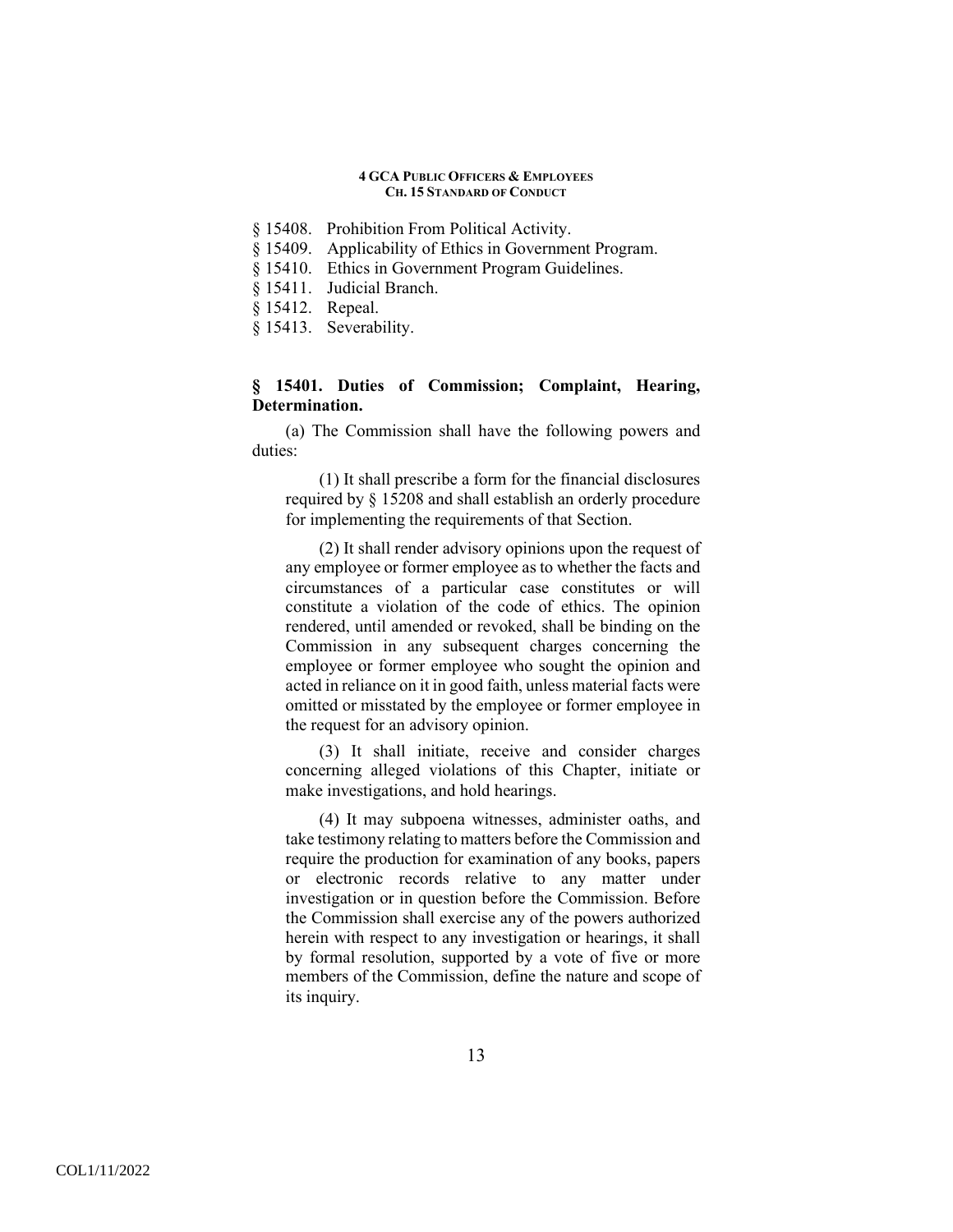(5) It may, from time to time, make, amend, and repeal such rules and regulations, not inconsistent with this Chapter as in the opinion of the Commission, seem appropriate for the carrying out of this Chapter for the efficient administration thereof, including every matter or thing required to be done or which may be done with the approval or consent or by order or under the direction or supervision of or as prescribed by the Commission. The rules and regulations, shall be adopted in conformance with the Administrative Adjudication Law, and shall have the force and effect of law.

(6) It shall have jurisdiction for purposes of investigation and taking appropriate action on alleged violations of this Chapter in all proceedings commenced within three (3) years of an alleged violation of this Chapter by an employee, or a former employee. Nothing herein shall bar proceedings against a person who by fraud or other device, prevents discovery of a violation of this Chapter. A proceeding shall be deemed commenced by the signing of a charge by five (5) or more members of the Commission.

(7) It shall distribute its publications without cost to the public and shall initiate and maintain programs with the purpose of educating the citizenry and employees on matters of ethics in government employment.

(8) It may retain one ( 1) or more attorneys, who shall be admitted to practice before the courts of Guam, who shall advise the Commission and its Executive Director on all legal matters pertaining to the Commission. The designated counsel shall represent the Commission in litigation in which the Commission is interested or involved. The terms, conditions, and compensation of employment of any such attorney shall be determined by the Commission, and the attorney(s) shall serve at the pleasure of the Commission. Notwithstanding any other provision of law, the Commission is authorized to pay for billable hours performed under the legal contract issued in Fiscal Year 2021 utilizing funds appropriated to the Guam Ethics Commission by the Guam Legislature in Fiscal Year 2022.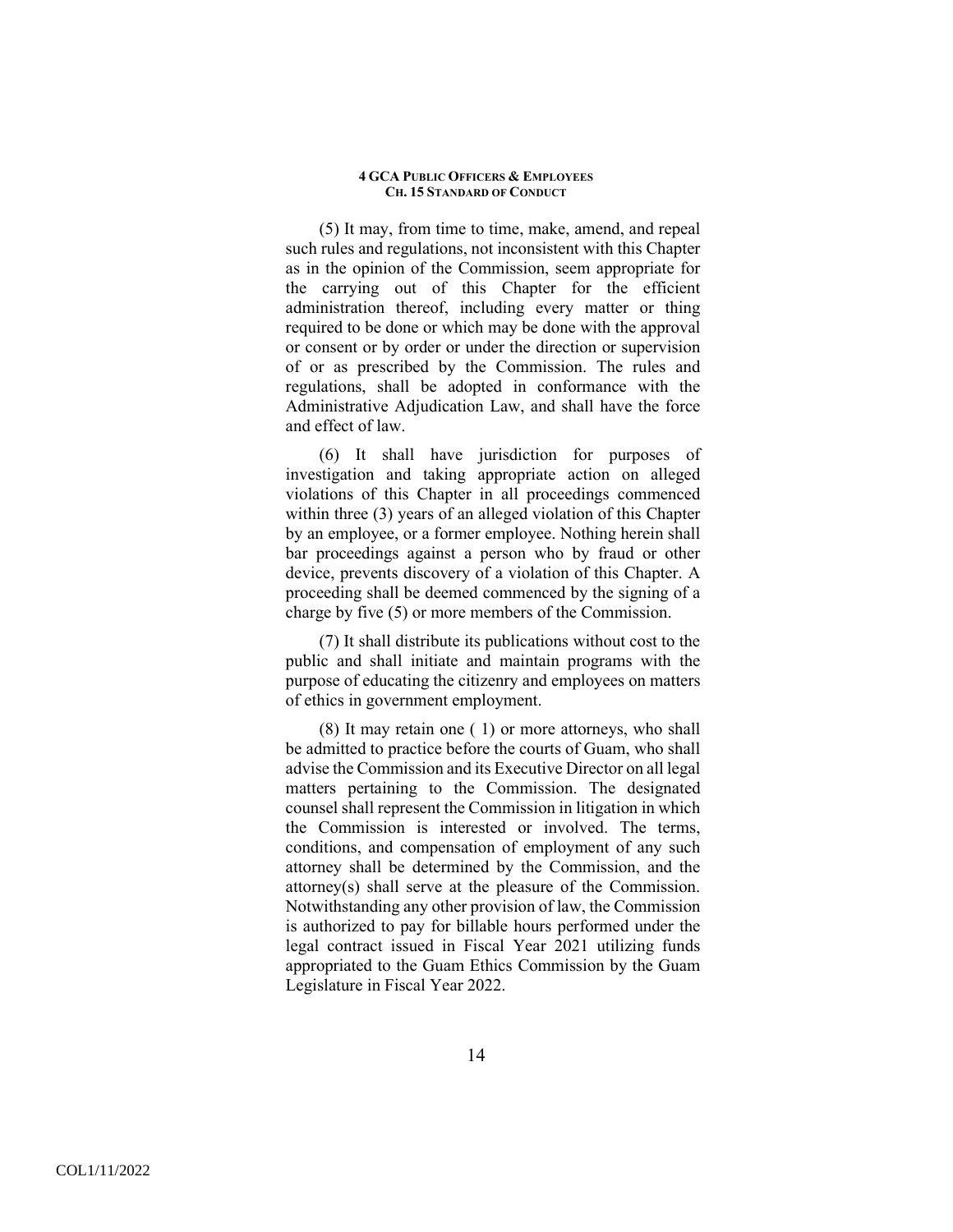(b) Charges concerning the violation of this Chapter shall be in writing, signed by the person making the charge under oath, except that any charge initiated by the Commission must be signed by five (5) or more members of the Commission. The Commission shall notify in writing every person against whom a charge is received and afford him an opportunity to explain the conduct alleged to be in violation of this Chapter. The Commission may investigate, after compliance with this Section, such charges and render an informal advisory opinion to the alleged violator. The Commission shall investigate all charges on a confidential basis, having available all the powers herein provided, and proceedings at this stage shall not be public. If the informal advisory opinion indicates a probable violation, the person charged shall request a formal opinion or within a reasonable time comply with the informal advisory opinion. If the person charged fails to comply with such informal advisory opinion or if a majority of the members of the Commission determine that there is a probable cause for belief that a violation of this Chapter might have occurred, a copy of the charge and a further statement of the alleged violation shall be personally served upon the alleged violator in accordance with the rules for personal service found in Guam Rules of Civil Procedure. The person so charged shall have twenty (20) days after service thereof to respond in writing to the charge and statement.

(c) Any Commission member or any individual, including the individual making the charge, who without permission of the Commission, divulges information obtained from the Commission or who reveals confidential actions of or what happened in closed proceedings before the Commission concerning the charge prior to the issuance of the complaint or other final action by the Commission, except as permitted by this Chapter, shall be guilty of a misdemeanor.

(d) If after twenty (20) days following personal service, a majority of the members of the Commission conclude that there is reason to believe that a violation of this Chapter has been committed, then the Commission shall set a time and place for a hearing, giving notice to the complainant and the alleged violator. All parties shall have an opportunity (1) to be heard, (2) to subpoena witnesses and require the production of any books,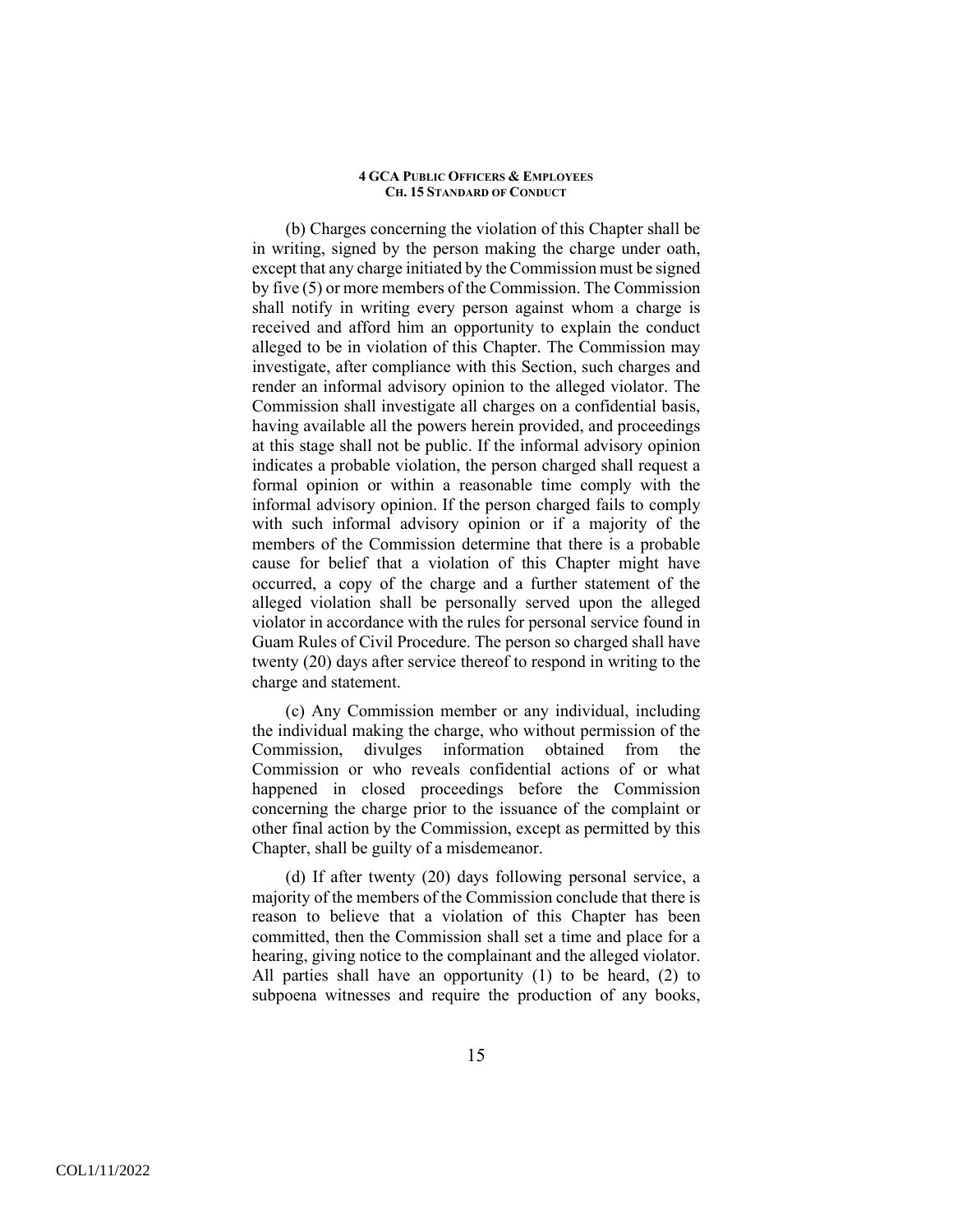papers, records, or electronic recordings relative to the proceedings, (3) to be represented by counsel, and (4) to have the right of cross-examination. All witnesses shall testify under oath and the hearings shall be closed to the public unless the party complained against requests an open hearing. The Commission shall not be bound by the strict rules of evidence but the Commission's findings must be based upon competent and substantial evidence. All testimony and other evidence taken at the hearing shall be recorded. Copies of transcripts of such record shall be available only to the complainant and the alleged violator at their own expense, and the fees therefor shall be deposited into the General Fund.

(e) The Commission shall make its findings and render its decision based on a preponderance of the evidence. A decision of the Commission pertaining to the conduct of any employee shall be in writing and signed by five (5) or more of the members of the Commission. Deliberations of the Commission shall be closed to the public and to all parties.

(f) The Commission shall cause to be published yearly summaries of decisions, advisory opinions, and informal advisory opinions. The Commission shall make sufficient deletions in the summaries to prevent disclosing the identify of persons involved in the decisions or opinions.

**NOTE:** Added by P.L. 23-105:1 (July 8, 1996). Subsection (a)(8) added by P.L. 36-067 (Dec. 27, 2021).

# **§ 15402. Filing of False Charges.**

(a) Any person who knowingly and intentionally files a false charge with the commission, or any member of the commission who initiates action against any Guam official, Guam employee, or any other person covered by this chapter, knowing such charge to be false, shall be guilty of the crime of perjury and subject to the penalty set forth in Title 9 of Guam Code Annotated (Crimes and Corrections).

(b) Whoever is convicted in a court of competent jurisdiction of the crime of perjury under this section, in addition to any other punishment prescribed by law thereof, shall be required by court order to reimburse the person against whom the false charge was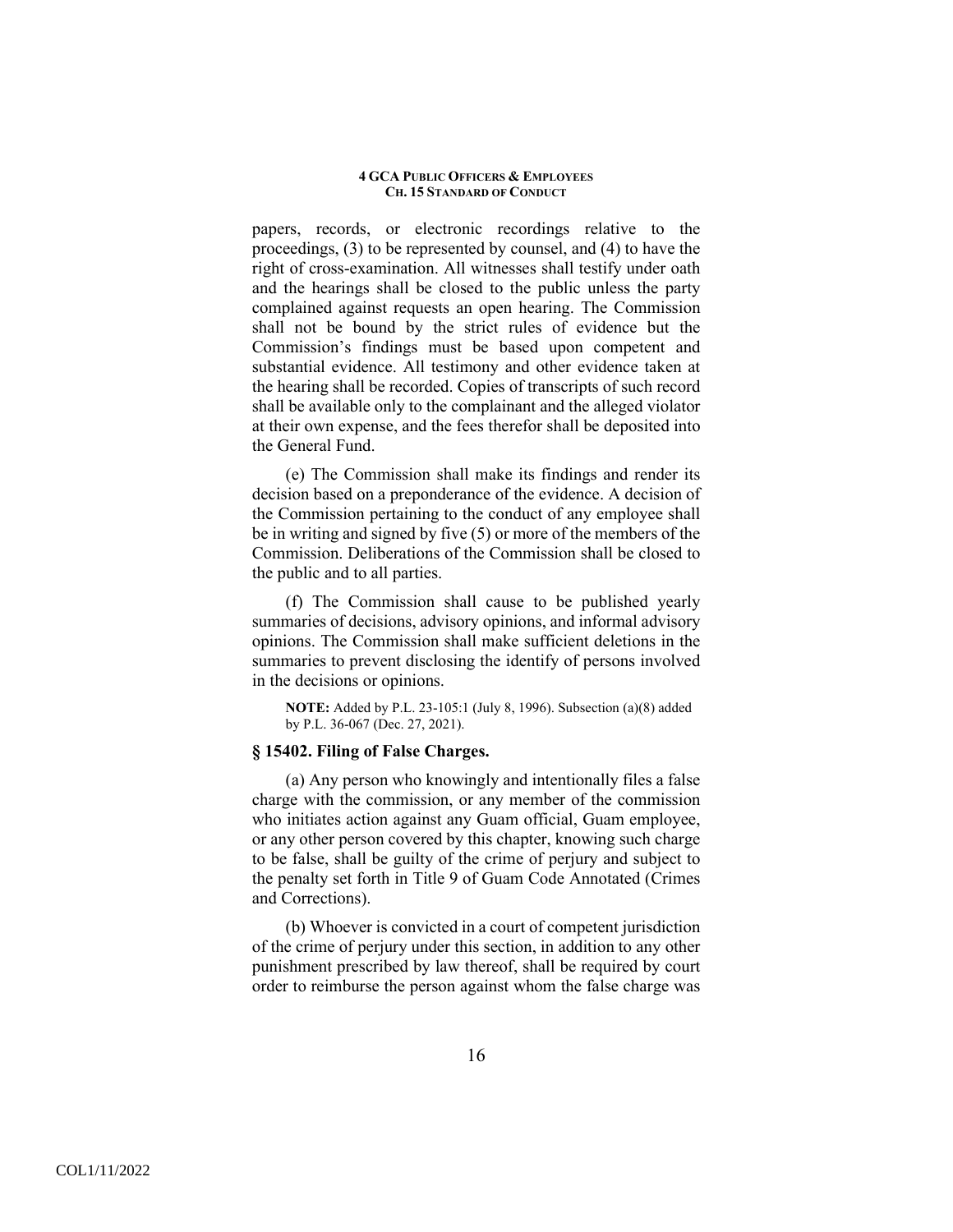filed for all of the person's legal expenses and court costs incurred in relation to that person's defense against the false complaint.

(c) If such charge is filed within six months prior to an election in which the accused's name appears on the ballot, the person filing the false complaint shall pay to the accused the amount set out above, and shall also pay an equal amount to the general fund of Guam.

(d) This section shall not supersede or preclude any other right or remedy at law available to the person falsely accused.

**2021 NOTE:** Reference to "Territory" replaced with "Guam" pursuant to 1 GCA § 420.

## **§ 15403. Procedure.**

(a) When the Commission, after due hearings, believes that there is cause for the possible filing of criminal charges, it shall refer the complaint to the Attorney General's Office or appropriate authority for its disposition.

(b) With respect to former employees, the Commission may, with the consent of five (5) or more members of the Commission, issue a public statement of its findings and conclusions, and the Attorney General may exercise whatever legal or equitable remedies are available to Guam.

(c) When after due hearing, the Commission finds that the violation committed by an employee is non-criminal in nature, the Commission will remand the case to the agency where the employee is employed with the recommendation that the agency impose the corresponding punishment in accordance with the agency's personnel rules and regulations.

**2021 NOTE:** Reference to "Territory" replaced with "Guam" pursuant to 1 GCA § 420.

# **§ 15404. Disciplinary Action for Violation.**

In addition to any other powers the Civil Service Commission or other government agency may have to discipline employees, the appropriate agency involved may reprimand, put on probation, demote, suspend, or discharge any employee found to have violated this Chapter.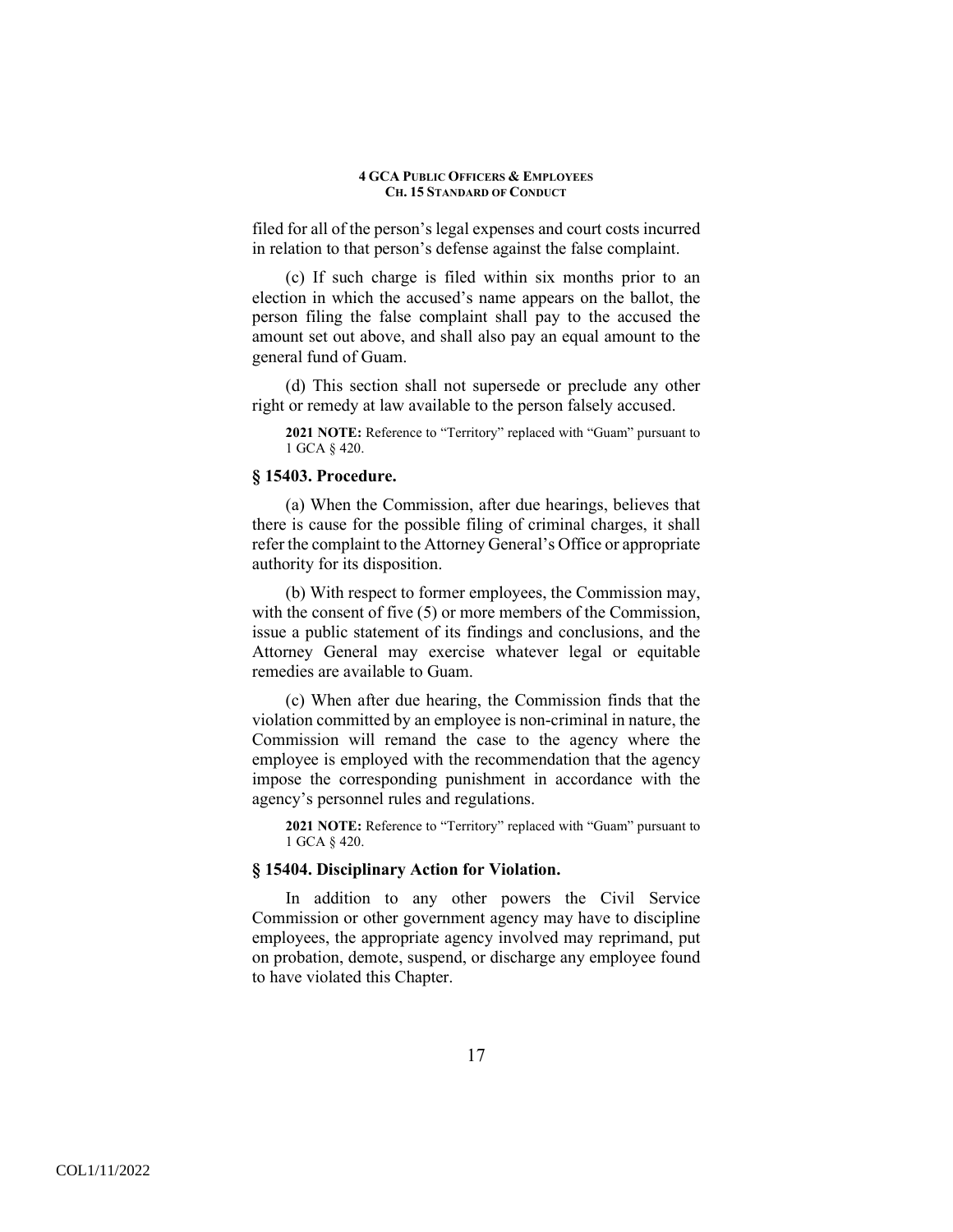# **§ 15405. Cooperation.**

The Guam Ethics Commission may request and shall receive from every governmental agency cooperation and assistance in the performance of its duties.

# **§ 15406. Concurrent Jurisdiction.**

In addition to any provision contained in this Chapter, the Legislature and the Judicial Branch may each prescribe further rules of conduct covering its members and may investigate and discipline its employees for any violation of this Chapter, or its own Rules, or both.

# **§ 15407. Executive Director and Guam Ethics Commission Staff.**

(a) The Guam Ethics Commission may employ such persons as it deems necessary for the performance of its functions. It shall submit an annual budget request to the Legislature for its required operations.

(1) The Executive Director shall submit an annual fiscal year budget to the Guam Ethics Commission for its review and approval no later than January 31 of each calendar year.

(2) The Guam Ethics Commission shall review and approve a fiscal year budget necessary to meet all of the Commission's statutory requirements and abide by all policies and procedures set forth in this Chapter and corresponding rules and regulations.

(3) The Guam Ethics Commission's Executive Director shall submit to I Liheslatura an approved annual budget for each fiscal year, no later than the date prescribed by I Liheslaturan Guåhan, and shall include a detailed breakdown of the funding level necessary to meet all of the Commission's statutory requirements and abide by all policies and procedures set forth in corresponding rules and regulations.

(4) The annual Guam Ethics Commission budgetary appropriations approved by I Liheslaturan Guåhan and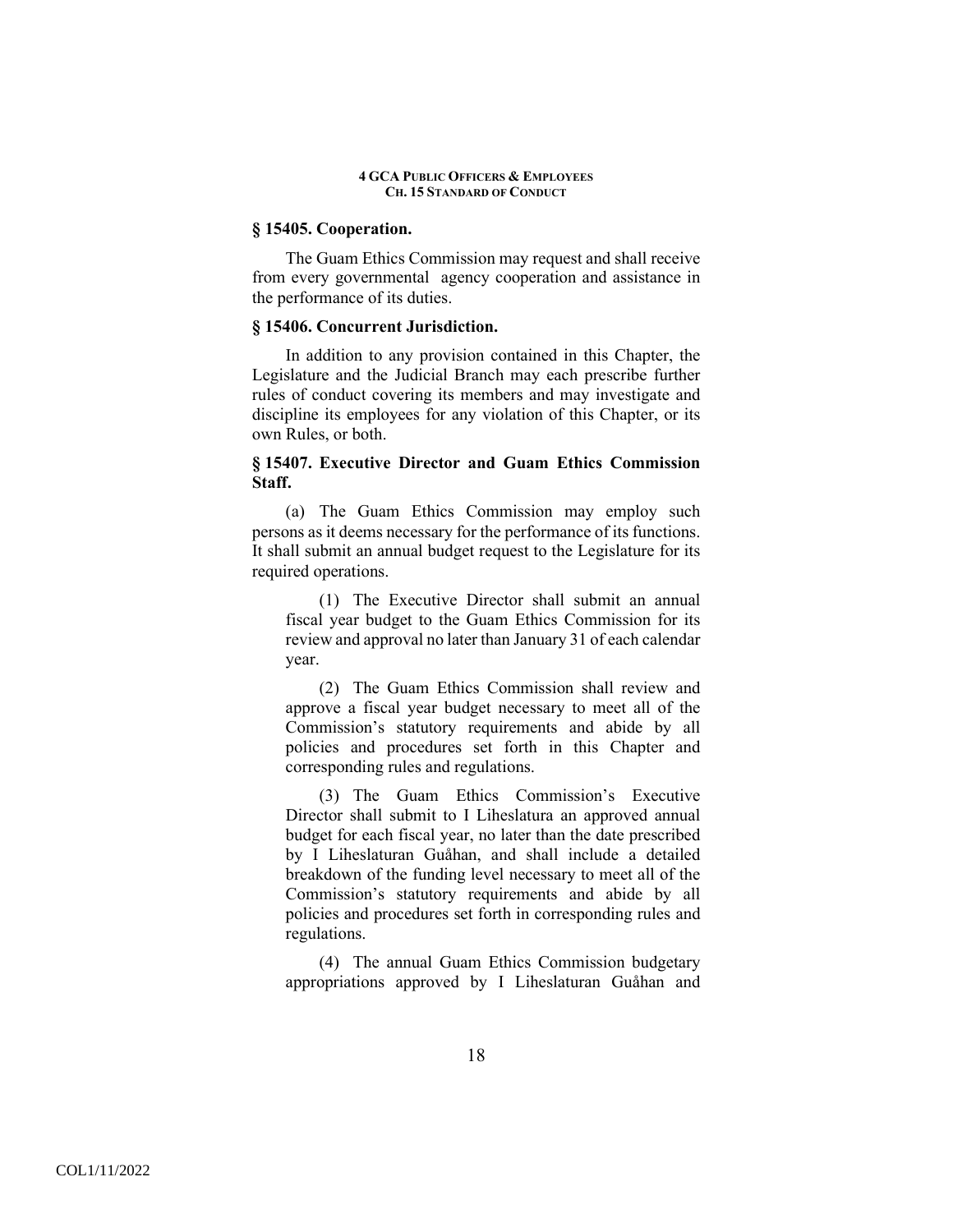signed into law by the Governor of Guam shall be exempt from the Bureau of Budget and Management Research, Office of the Governor of Guam, budgetary allotment control as generally provided in 5 GCA § 1303.

(5) The Guam Ethics Commission may draw against its respective appropriations as needed to meet its obligations in accordance with a drawdown schedule that the Guam Ethics Commission submits to the Director of Administration. If the Guam Ethics Commission fails to submit its drawdown schedule by October 31, the Director of Administration may withhold a drawdown request for the current fiscal year until such time the Commission submits its drawdown schedule for the entire fiscal year. The Director of Administration shall not, for any reason, withhold any amount appropriated by I Liheslaturan Guåhan to the Guam Ethics Commission.

(b) The Commission shall appoint an Executive Director who shall:

(1) administer the laws under this Chapter and all Commission policies, and ensure that investigations and subsequent hearings are held in accordance with the procedures outlined in this Chapter ;

(2) manage the daily operations of the Commission and perform duties as assigned by the Commission or specified by law or rule or regulation ;

(3) be the ex-officio secretary for the Commission but shall not be a voting member thereof. As such secretary, the Executive Director shall keep the minutes of the Commission's proceedings, preserve all reports made to it, keep a record of all examinations held under its direction, and perform such other duties as the Commission shall prescribe; and

(4) be a member of the unclassified service and shall receive an annual salary within a range of compensation to be prescribed by the Commission in accordance with the laws of Guam. Said Executive Director shall serve at the pleasure of the Commission; provided, however, that the Executive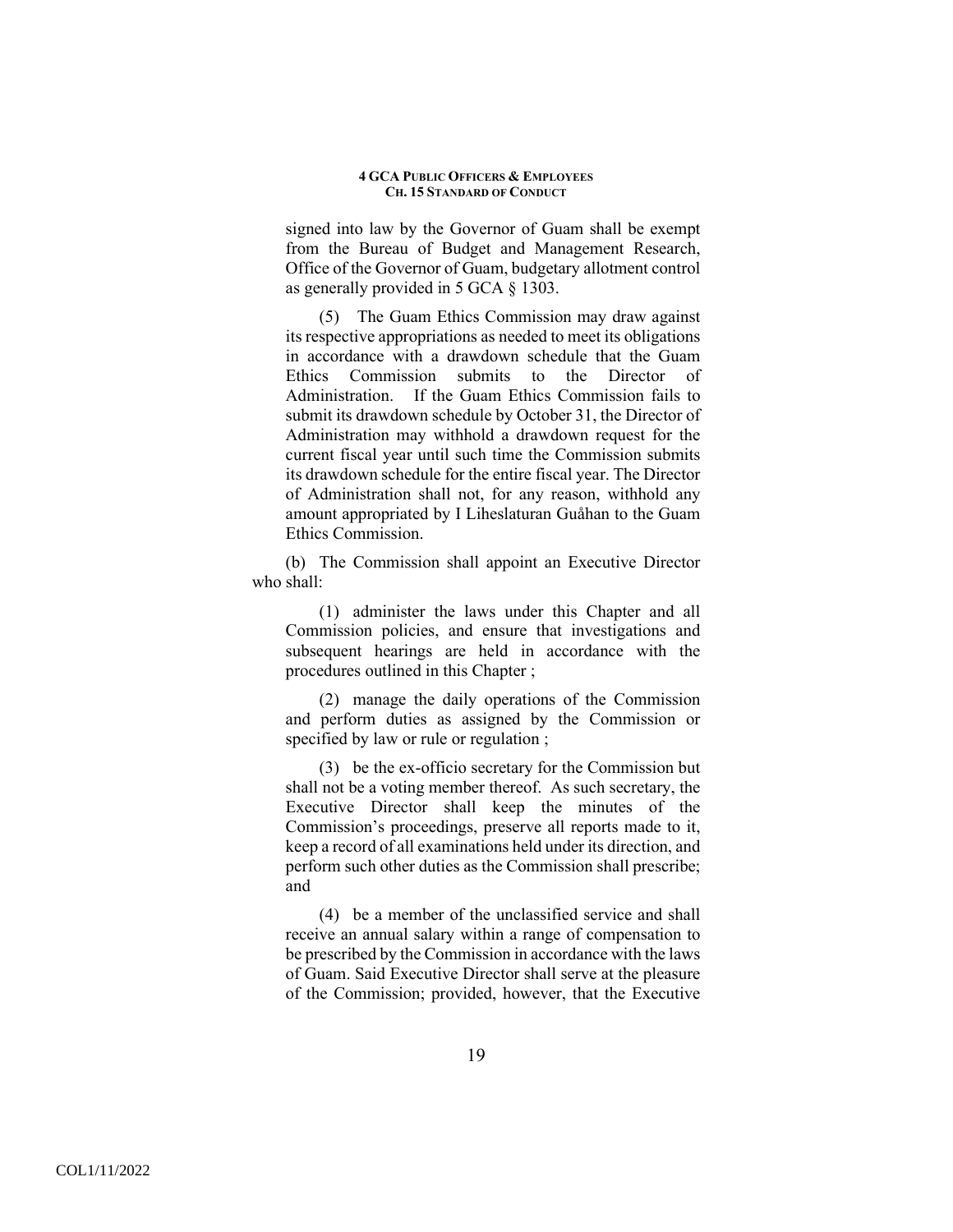Director may not be removed unless that person's removal is ratified by a vote of four (4) or more Commission members.

(c) Staffing for the Guam Ethics Commission.

(1) With the consent of the Guam Ethics Commission, the Executive Director is authorized to hire and dismiss staff to support the operations of the Guam Ethics Commission.

(2) The Executive Director shall be supervised by the Commission, and staff of the Commission shall be under the direct supervision of the Executive Director.

(3) The Executive Director is responsible for developing, initiating, and implementing workplace policies..

**SOURCE:** Added by P.L. 23-105:1 (July 12, 1996). Amended by P.L. 36-028:3 (June 11, 2021).

**2021 NOTE:** This provision was fomerly entitled "Staff" and was renamed pursuant to P.L. 36-028:3 (June 11, 2021).

# **§ 15408. Prohibition from Political Activity.**

Members of the ethics commission and its staff shall not take an active part in political management or in political campaigns during the term of office or employment.

# **§ 15409. Applicability of Ethics in Government Program.**

(a) Any person who is an elected official of the government of Guam shall attend an ethics in government program within ninety (90) days of taking office. Additionally, elected officials shall undergo refresher ethics in government program at least once every four (4) years. The Guam Ethics Commission ("Commission") may grant permission for an elected official to attend a later program for good cause shown. The Commission shall award a certificate of completion to those completing the program.

(b) Any person who is appointed to a position as board or commission member, including autonomous agencies, director, deputy director, or by whatever title denotes the head and first assistant of a government of Guam agency, department, public corporation, authority, or any other entity of the executive branch,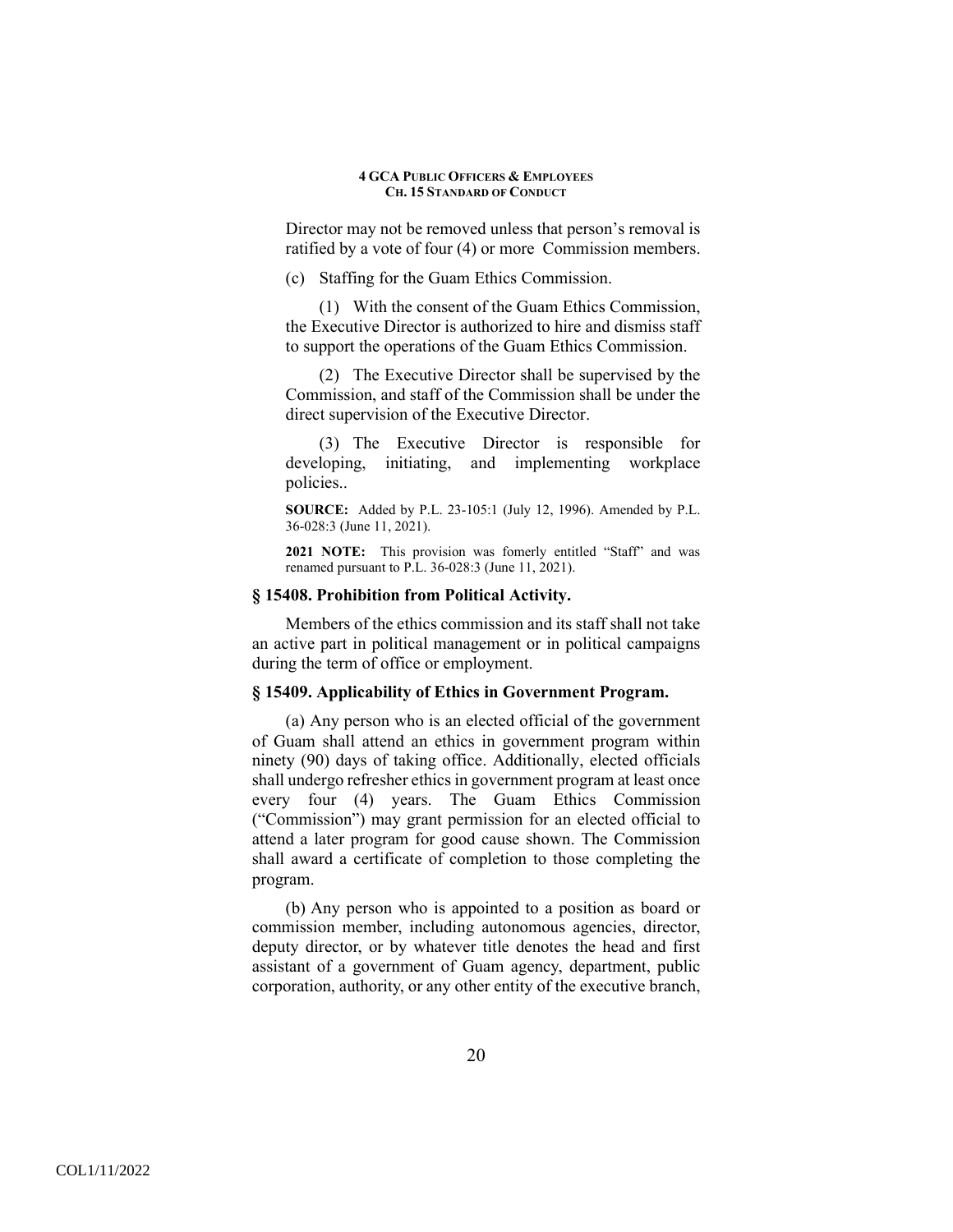shall attend an ethics in government program within the first six (6) months of his or her appointment. Additionally, appointed officials shall undergo refresher ethics in government program at least once every four (4) years. The Commission may grant permission for an appointed official to attend a later program for good cause shown. The Commission shall award a certificate of completion to those completing the program.

(c) All government of Guam employees shall attend an ethics in government program within the first six (6) months of his or her employment. All existing employees prior to enactment of this Subsection shall be required to attend an ethics in government program within thirty-six (36) months after enactment of this Subsection. Additionally, employees shall undergo an ethics in government program refresher course at least once every four (4) years. The Commission may grant permission for an employee to attend a later program for good cause shown. The Commission shall award a certificate of completion to those completing the program.

**SOURCE:** Added by P.L. 23-105:1 (July 8, 1996). Repealed and reenacted by P.L. 28-076:2 (Nov. 25, 2005), effective Jan. 1, 2007. Subsection (c) added by P.L. 36-025:2 (May 12, 2021).

# **§ 15410. Ethics in Government Program Guidelines.**

The ethics in government program shall be provided by the Guam Ethics Commission or other providers approved by the Guam Ethics Commission. The Public Auditor shall develop standards for the ethics program until the Guam Ethics Commission is appointed and functioning, at which time the Commission shall assume authority to develop the standards. Should the Guam Ethics Commission not be impaneled for at least six (6) consecutive months, the Public Auditor will still have the authority to develop standards for the ethics program until the Guam Ethics Commission is impaneled. The providers shall repeat the course as necessary to accommodate those who are required to attend. The course shall not exceed four (4) hours and shall be available in a single day and its scheduling shall accommodate the different work schedules of the persons affected by this Act.

(a) The program topics shall include, but not be limited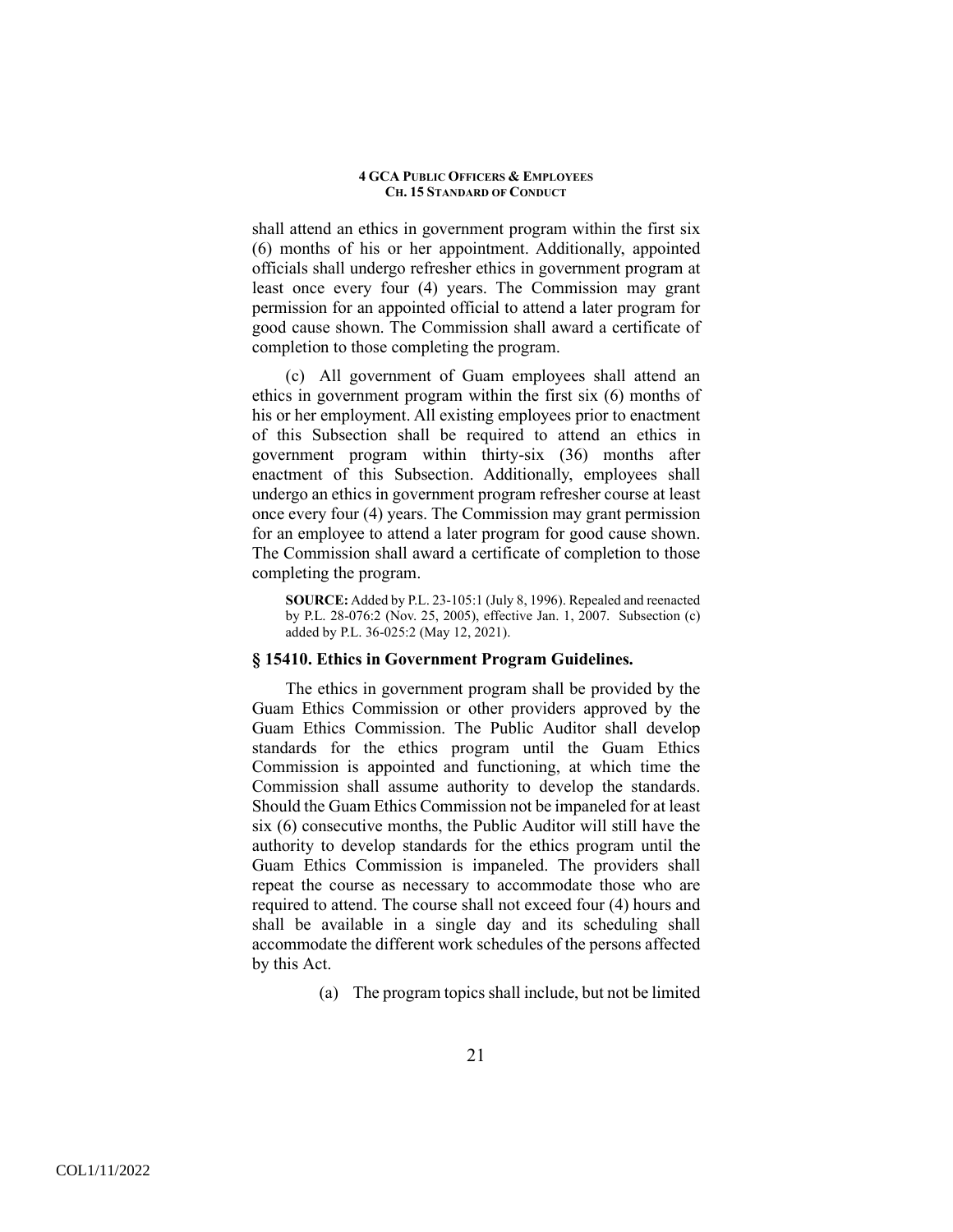- to:
- (1) Guam statutes concerning ethics;
- (2) Guam statutes concerning lobbying;
- (3) Group participation in discussing, analyzing, and solving general ethics-related dilemmas;
	- (4) Guam procurement laws and regulations;
	- (5) Guam contracting laws and regulations;
	- (6) Parliamentary procedure;
	- (7) Fiduciary responsibility;
	- (8) Personnel policy;
	- (9) Government finance; and

(10) Open Government Law and Sunshine Reform Act of 1999.

(b) The cost of tuition, books and training materials for the ethics in government program of the officials or employees specified in  $\S$  15409(b) or  $\S$  15409(c) of this Chapter, shall be paid by the agency that employs the official or employee.

(c) The Guam Ethics Commission shall develop rules and regulations for the enforcement of the Ethics in Government Program Guidelines.

(d) No later than thirty (30) days after the end of each fiscal year, every director, administrator, president or head of a government of Guam agency, including line agencies, autonomous and semiautonomous agencies, public corporations, the Mayors Council of Guam, the Courts of the Judiciary of Guam, and *I Liheslaturan Guåhan* shall electronically submit to the Guam Ethics Commission, in an electronic portable document format, an "Ethics Training Compliance Report." Said report shall at minimum list the employees by name, job title, and each ethics program completed, and the date of completion.

**SOURCE:** Repealed and reenacted by P.L. 28-076:3 (Nov. 25, 2005), effective Jan. 1, 2007. Amended by P.L. 36-025:3 (May 12, 2021).